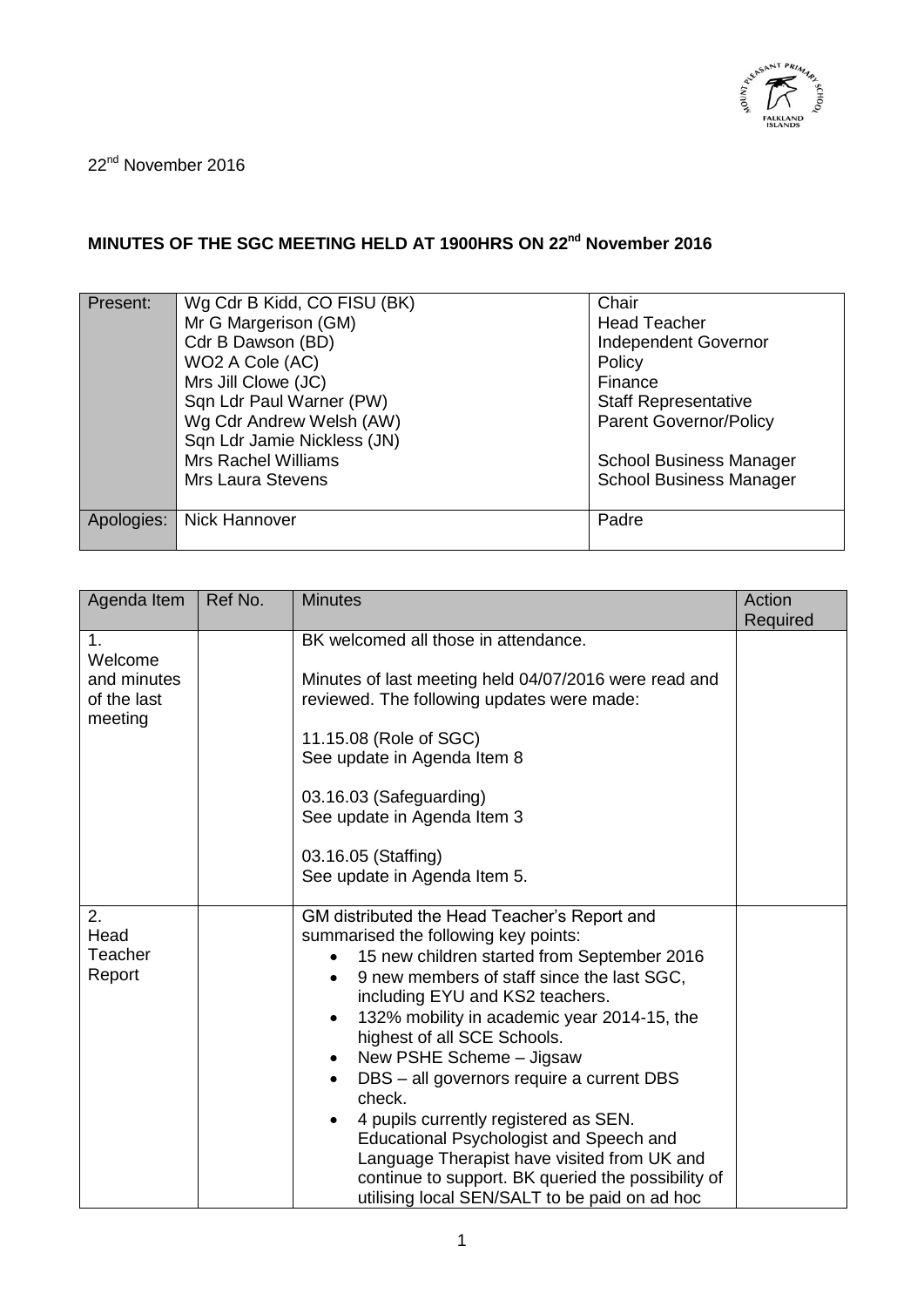

|                                          |                                                                                                                                                                                                                                                                                                                                                     | <b>ISLANDS</b> |
|------------------------------------------|-----------------------------------------------------------------------------------------------------------------------------------------------------------------------------------------------------------------------------------------------------------------------------------------------------------------------------------------------------|----------------|
|                                          | basis.<br>House points have been introduced and the<br>School Council is considering a reward system.<br>Director of DCYP Mike Chislett has left.<br>Currently awaiting a replacement.<br>Mount Pleasant Assessment System (MPAS) -<br>$\bullet$<br>this assessment system was introduced in UK<br>for EYFS and GM expanded it across MP<br>School. |                |
| 3.<br>Safeguarding                       | A permanent SSAFA Social Worker - James Stevens -<br>has been in place since September 2016.<br>GM advised that Mandy Cyprus-Slater (Educational                                                                                                                                                                                                    |                |
|                                          | Psychologist) has been reviewing the MASO process to<br>be tailored to BFSAI.                                                                                                                                                                                                                                                                       |                |
|                                          | BK explained the MASO process as being a multi-<br>agency process for assessing whether MP School and<br>BFSAI could meet a child's educational and wider<br>needs. The process can be triggered at any time if a<br>significant issue is highlighted.                                                                                              |                |
|                                          | James has delivered the Level 1 Safeguarding course<br>twice and a Level 2 course is scheduled for next week.                                                                                                                                                                                                                                       |                |
|                                          | Kim Harrison (Educational Social Worker) is visiting in<br>February 2017 and will meet with James, GM and BK.                                                                                                                                                                                                                                       |                |
|                                          | The Parental Responsibility form has been rewritten by<br>James and is pending approval before being distributed.                                                                                                                                                                                                                                   |                |
| $\overline{4}$ .<br>Health and<br>Safety | There is a requirement for LS and RW to receive<br>training to become Health and Safety leaders at school.                                                                                                                                                                                                                                          |                |
|                                          | Risk Assessments – AC, BK to speak to Mike Torr<br>(THSO) and Ron Oakley (SCE H&S Lead) to determine<br>any discrepancies between each organisation's RA<br>requirements.                                                                                                                                                                           |                |
|                                          | LS and RW raised that the fire alarm system for the<br>school is currently not working and feedback from<br>Interserve is that the main panel cannot be fixed.<br>Battery-operated alarms have been installed throughout                                                                                                                            |                |
|                                          | and a work-around of using whistles to attract attention.<br>BK will raise this issue with the Fire WO tomorrow due<br>to high level of risk associated with this matter.                                                                                                                                                                           | <b>BK</b>      |
|                                          | Update from GM following the meeting:<br>There is no requirement for LS and RW to receive<br>training to become H&S Leaders. GM has taken an<br>online course (H&S for managers) which is sufficient as<br>H&S, although a delegated responsibility from Director<br>DCYP, is supported and given over sight by DCYP.                               |                |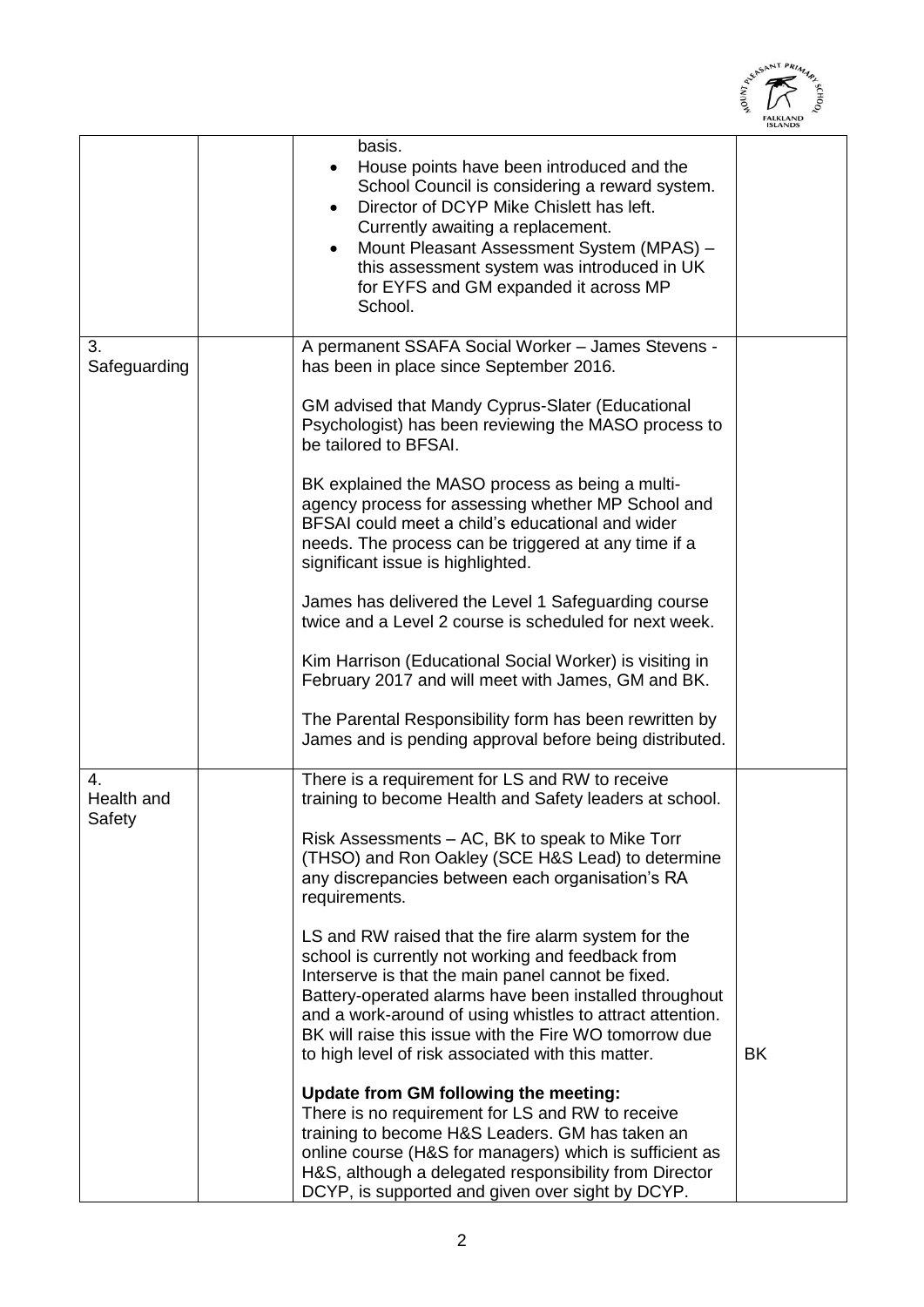

|                          |                                                                                                                                                                                                                         | <b>ISLANDS</b> |
|--------------------------|-------------------------------------------------------------------------------------------------------------------------------------------------------------------------------------------------------------------------|----------------|
|                          | GM has also attended the Educational Visit Co-<br>ordinator course as required by DCYP which covers all<br>areas of Risk Assessing school visits.                                                                       |                |
| 5.<br>Staffing           | Penny Eaton-Bell remains on Maternity Leave and is<br>due to return in September 2017.                                                                                                                                  |                |
|                          | Sian Gaches (EYU Teacher) will remain in post until<br>31/08/2017.                                                                                                                                                      |                |
|                          | Advertising for a permanent EYU teacher has been<br>unsuccessful. GM is currently in discussion with DCYP<br>about next action.                                                                                         | <b>GM</b>      |
| 6.<br>Finance            | RW distributed MP School Financial Report for period<br>AP07.                                                                                                                                                           |                |
| Report                   | There is an underspend of approximately £22,000.                                                                                                                                                                        |                |
|                          | There is an ongoing issue with parents not being issued<br>invoices for EYU hours. This is an MOD wide issue<br>relating to the implementation of the CPNF system. The<br>date for resolution of this issue is unknown. |                |
| 7. Policy                | GM produced a list of DCYP policies.                                                                                                                                                                                    |                |
| Committee                | AW and GM to meet and review applicable policies for<br>MP School.                                                                                                                                                      | AW and GM      |
|                          | Discussion held about where the policies could be<br>stored so that they are accessible to all who require<br>access. Resolution to be advised.                                                                         |                |
| 8. Role of<br><b>SGC</b> | AW raised that there needs to be a clear aim and role of<br>SGC members. Terms of Reference (TOR) need to be<br>provided to all SGC members.                                                                            | <b>BK</b>      |
|                          | SGC members to be publicised within the school.<br>Pictures of SGC members to be added to the school<br>noticeboard.                                                                                                    | <b>GM</b>      |
|                          | AW stated that it would be beneficial for the SGC to<br>meet more frequently. BD suggested meeting twice<br>each term with one meeting being informal.                                                                  | <b>BK</b>      |
|                          | GM put forward the SGC members visiting the school<br>and having a walk round during the school day.                                                                                                                    | <b>GM</b>      |
|                          | It was put forward that James Stevens should be<br>appointed as an SGC member. This was agreed and<br>BK will invite JS.                                                                                                |                |
| 9. New Build             | GM distributed and briefed on the plans for the new<br>school.                                                                                                                                                          |                |
|                          | GM advised that DIO are paying for the extra classroom                                                                                                                                                                  |                |